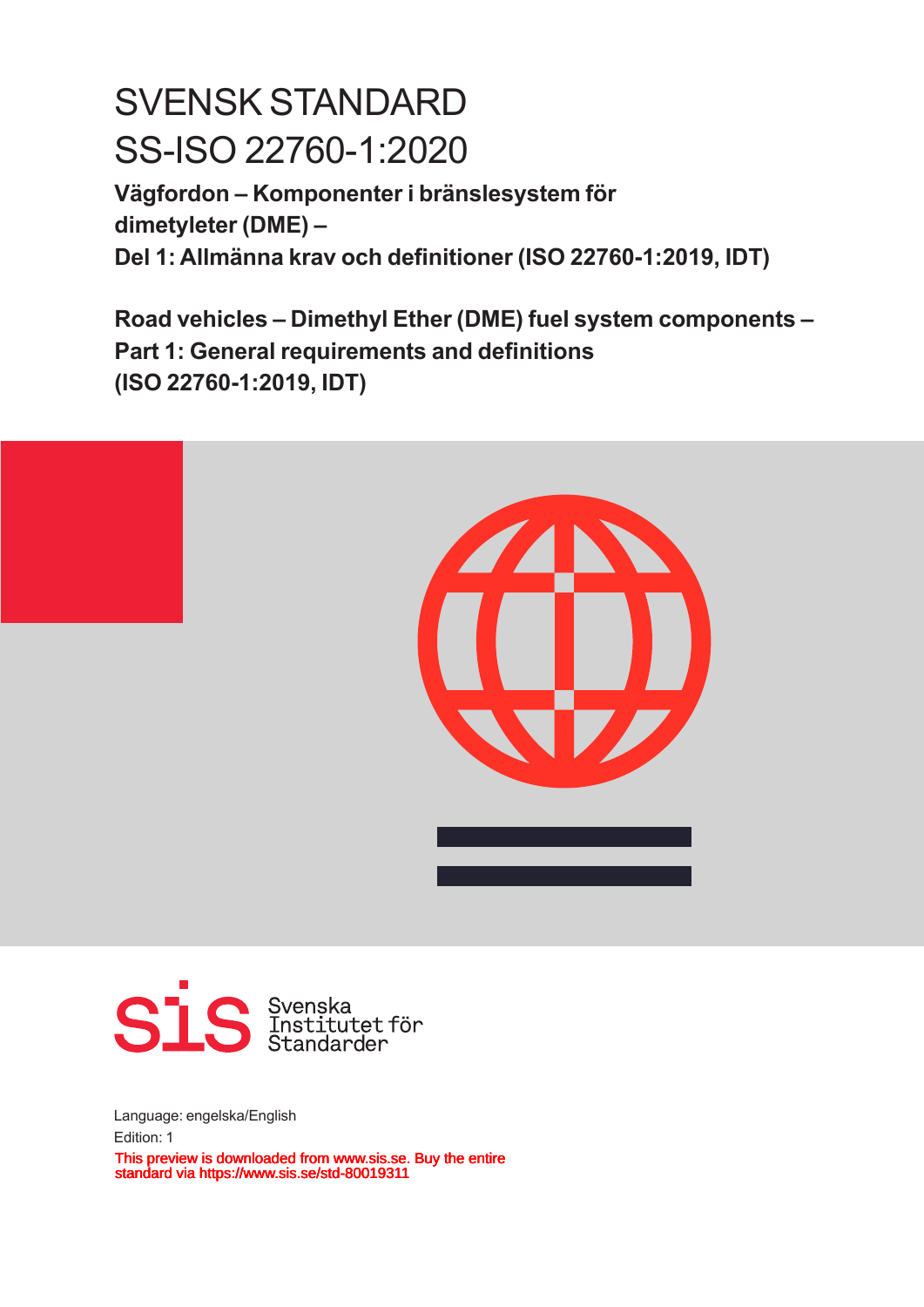

Den här standarden kan hjälpa dig att effektivisera och kvalitetssäkra ditt arbete. SIS har fler tjänster att erbjuda dig för att underlätta tillämpningen av standarder i din verksamhet.

#### **SIS Abonnemang**

Snabb och enkel åtkomst till gällande standard med SIS Abonnemang, en prenumerationstjänst genom vilken din organisation får tillgång till all världens standarder, senaste uppdateringarna och där hela din organisation kan ta del av innehållet i prenumerationen.

#### **Utbildning, event och publikationer**

Vi erbjuder även utbildningar, rådgivning och event kring våra mest sålda standarder och frågor kopplade till utveckling av standarder. Vi ger också ut handböcker som underlättar ditt arbete med att använda en specifik standard.

#### **Vill du delta i ett standardiseringsprojekt?**

Genom att delta som expert i någon av SIS 300 tekniska kommittéer inom CEN (europeisk standardisering) och/eller ISO (internationell standardisering) har du möjlighet att påverka standardiseringsarbetet i frågor som är viktiga för din organisation. Välkommen att kontakta SIS för att få veta mer!

#### **Kontakt**

Skriv till [kundservice@sis.se](mailto:kundservice%40sis.se?subject=kontakt), besök [sis.se](https://www.sis.se) eller ring 08 - 555 523 10

**© Copyright/Upphovsrätten till denna produkt tillhör Svenska institutet för standarder, Stockholm, Sverige. Upphovsrätten och användningen av denna produkt regleras i slutanvändarlicensen som återfinns på [sis.se/slutanvandarlicens](https://www.sis.se/slutanvandarlicens) och som du automatiskt blir bunden av när du använder produkten. För ordlista och förkortningar se [sis.se/ordlista](https://www.sis.se/ordlista).**

© Copyright Svenska institutet för standarder, Stockholm, Sweden. All rights reserved. The copyright and use of this product is governed by the end-user licence agreement which you automatically will be bound to when using the product. You will find the licence at [sis.se/enduserlicenseagreement](https://www.sis.se/enduserlicenseagreement).

Upplysningar om sakinnehållet i standarden lämnas av Svenska institutet för standarder, telefon 08 - 555 520 00. Standarder kan beställas hos SIS som även lämnar allmänna upplysningar om svensk och utländsk standard.

Standarden är framtagen av kommittén för Motorer i bilar, SIS/TK 220.

Har du synpunkter på innehållet i den här standarden, vill du delta i ett kommande revideringsarbete eller vara med och ta fram andra standarder inom området? Gå in på [www.sis.se](https://www.sis.se) - där hittar du mer information.

Fastställd: 2020-01-20 ICS: 43.060.40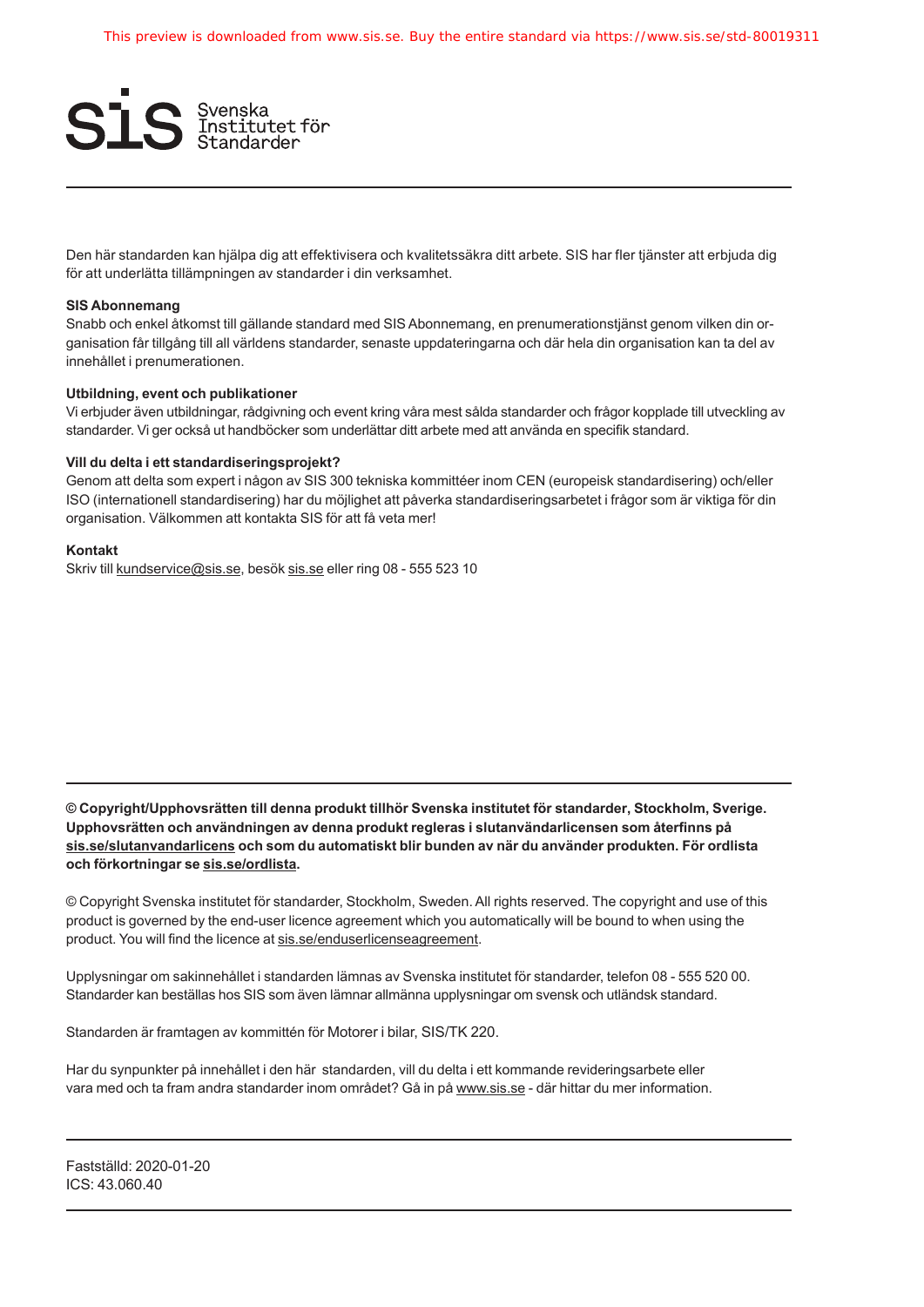This preview is downloaded from www.sis.se. Buy the entire standard via https://www.sis.se/std-80019311



Den internationella standarden ISO 22760-1:2019 gäller som svensk standard. Detta dokument innehåller den officiella engelska versionen av ISO 22760-1:2019.

The International Standard ISO 22760-1:2019 has the status of a Swedish Standard. This document contains the official English version of ISO 22760-1:2019.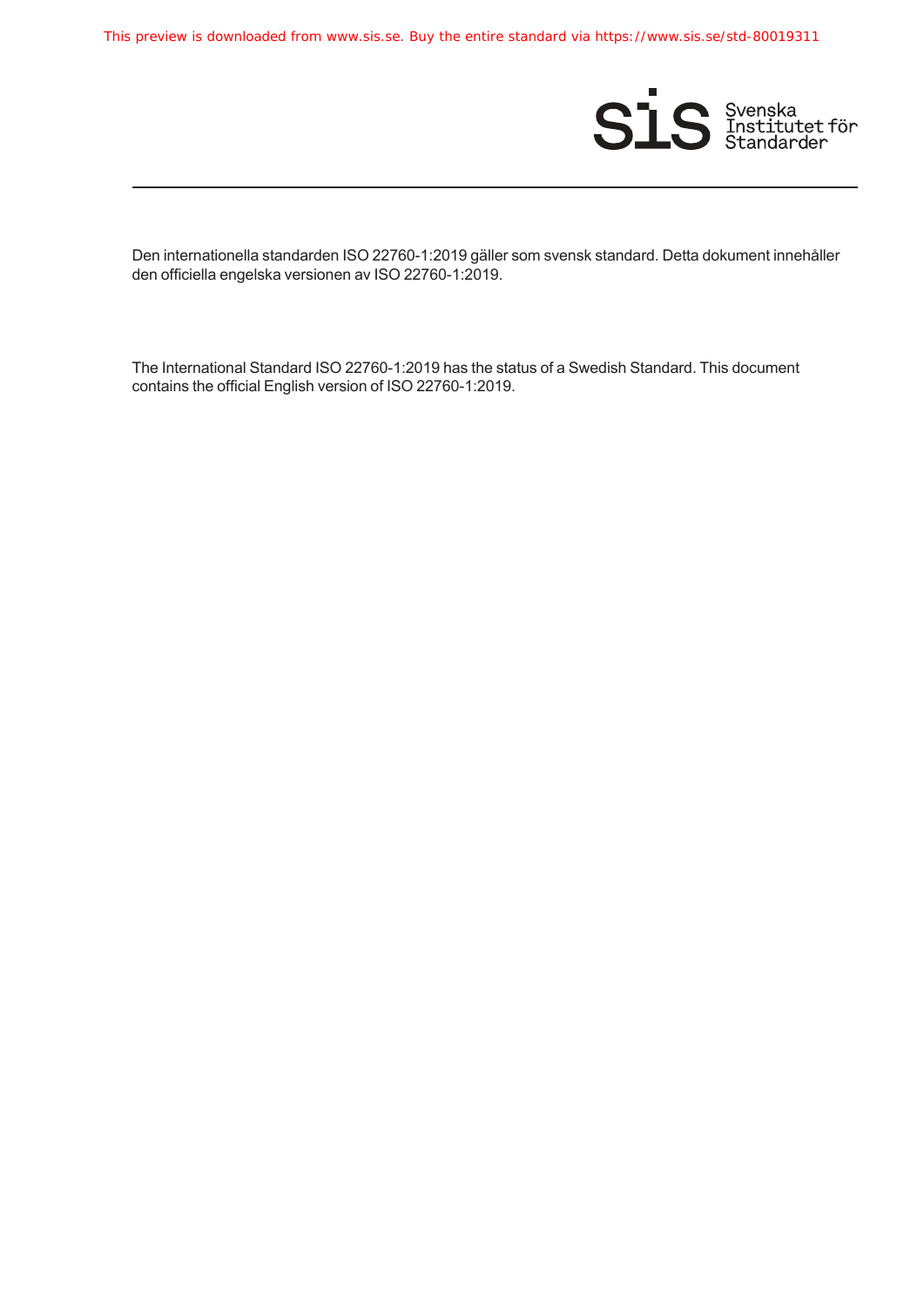This preview is downloaded from www.sis.se. Buy the entire standard via https://www.sis.se/std-80019311 SS-ISO 22760-1:2020 (E)

## **Contents**

| $\mathbf{1}$    |  |  |  |
|-----------------|--|--|--|
| $\overline{2}$  |  |  |  |
| $\overline{3}$  |  |  |  |
| $\overline{4}$  |  |  |  |
| $5\overline{5}$ |  |  |  |
| $6 \quad$       |  |  |  |
| $\overline{7}$  |  |  |  |
|                 |  |  |  |
|                 |  |  |  |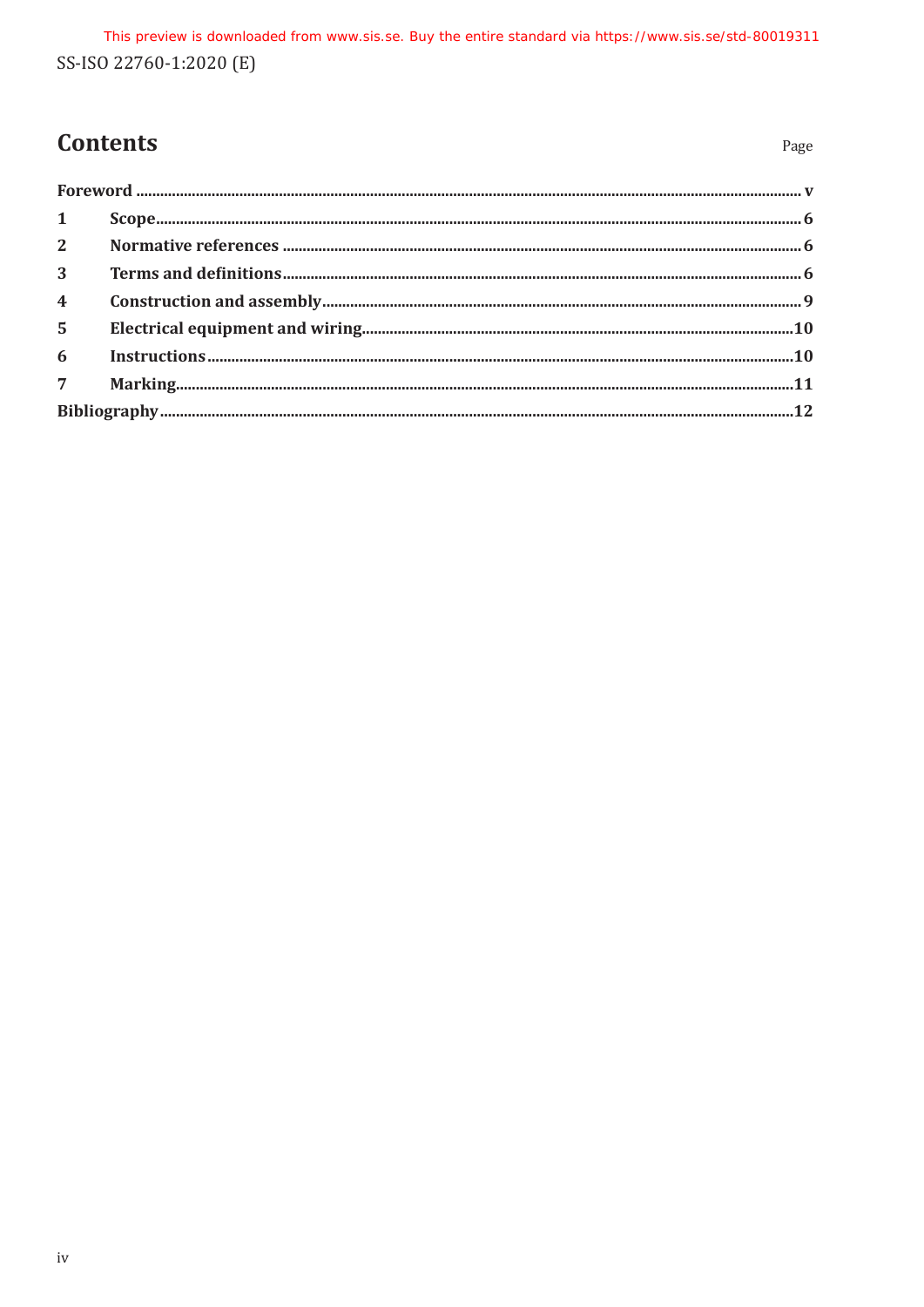## <span id="page-4-0"></span>**Foreword**

ISO (the International Organization for Standardization) is a worldwide federation of national standards bodies (ISO member bodies). The work of preparing International Standards is normally carried out through ISO technical committees. Each member body interested in a subject for which a technical committee has been established has the right to be represented on that committee. International organizations, governmental and non-governmental, in liaison with ISO, also take part in the work. ISO collaborates closely with the International Electrotechnical Commission (IEC) on all matters of electrotechnical standardization.

The procedures used to develop this document and those intended for its further maintenance are described in the ISO/IEC Directives, Part 1. In particular, the different approval criteria needed for the different types of ISO documents should be noted. This document was drafted in accordance with the editorial rules of the ISO/IEC Directives, Part 2 (see [www.iso.org/directives\)](https://www.iso.org/directives-and-policies.html).

Attention is drawn to the possibility that some of the elements of this document may be the subject of patent rights. ISO shall not be held responsible for identifying any or all such patent rights. Details of any patent rights identified during the development of the document will be in the Introduction and/or on the ISO list of patent declarations received (see [www.iso.org/patents](https://www.iso.org/iso-standards-and-patents.html)).

Any trade name used in this document is information given for the convenience of users and does not constitute an endorsement.

For an explanation of the voluntary nature of standards, the meaning of ISO specific terms and expressions related to conformity assessment, as well as information about ISO's adherence to the World Trade Organization (WTO) principles in the Technical Barriers to Trade (TBT) see [www.iso](https://www.iso.org/foreword-supplementary-information.html) [.org/iso/foreword.html](https://www.iso.org/foreword-supplementary-information.html).

This document was prepared by Technical Committee ISO/TC 22, *Road vehicles*, Subcommittee SC 41, *Specific aspects for gaseous fuels*.

A list of all parts in the ISO 22760 series can be found on the ISO website.

Any feedback or questions on this document should be directed to the user's national standards body. A complete listing of these bodies can be found at [www.iso.org/members.html.](http://www.iso.org/members.html)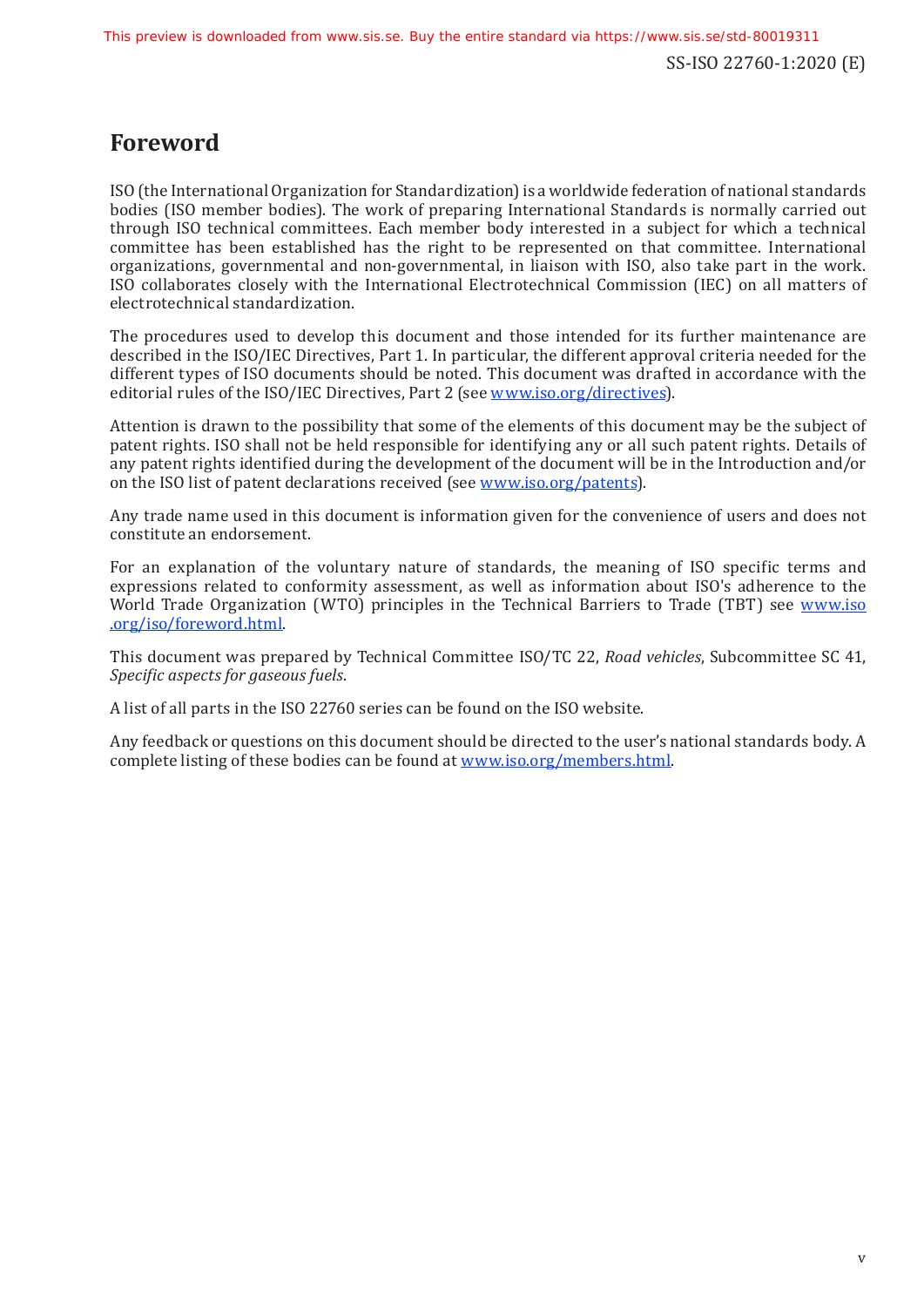## **Road vehicles — Dimethyl Ether (DME) fuel system components —**

## Part 1: **General requirements and definitions**

## <span id="page-5-0"></span>**1 Scope**

This document specifies general requirements and definitions of Dimethyl Ether (DME) fuel system components, intended for use on the types of motor vehicles defined in ISO 3833. It also provides general design principles and specifies requirements for instructions and marking.

This document is applicable to vehicles (mono-fuel, bi-fuel or dual-fuel applications) using Dimethyl Ether in accordance with ISO 16861 and ASTM D7901. It is not applicable to the following:

- a) fuel containers;
- b) stationary gas engines;
- c) container mounting hardware;
- d) electronic fuel management;
- e) refuelling receptacles.

NOTE 1 It is recognized that miscellaneous components not specifically covered herein can be examined to meet the criteria of this document and tested according to the appropriate functional tests.

NOTE 2 All references to pressure in this document are considered gauge pressures unless otherwise specified.

### <span id="page-5-1"></span>**2 Normative references**

The following documents are referred to in the text in such a way that some or all of their content constitutes requirements of this document. For dated references, only the edition cited applies. For undated references, the latest edition of the referenced document (including any amendments) applies.

ISO 22760 (all parts), *Road vehicles — Dimethyl Ether (DME) fuel system components*

ISO 6722-1, *Road vehicles — 60 V and 600 V single-core cables — Part 1: Dimensions, test methods and requirements for copper conductor cables*

ISO 6722-2, *Road vehicles — 60 V and 600 V single-core cables — Part 2: Dimensions, test methods and requirements for aluminium conductor cables*

### <span id="page-5-2"></span>**3 Terms and definitions**

For the purposes of this document, the following terms and definitions apply.

ISO and IEC maintain terminological databases for use in standardization at the following addresses:

- ISO Online browsing platform: available at [https://www.iso.org/obp](https://www.iso.org/obp/ui)
- IEC Electropedia: available at<http://www.electropedia.org/>

#### <span id="page-5-3"></span>**3.1**

**valve**

device by which the flow of a fluid may be controlled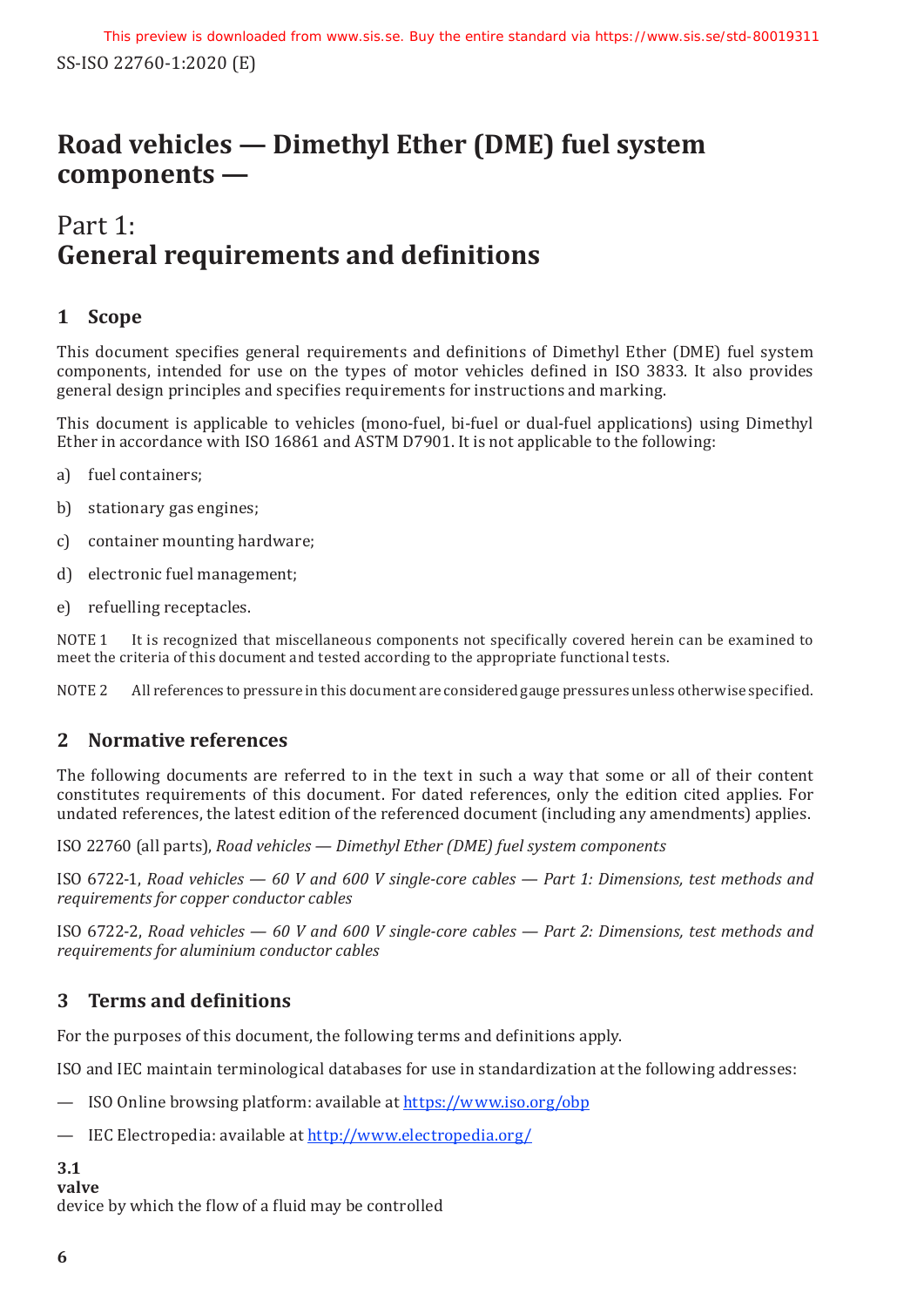SS-ISO 22760-1:2020 (E) This preview is downloaded from www.sis.se. Buy the entire standard via https://www.sis.se/std-80019311

#### <span id="page-6-1"></span>**3.1.1**

**manual valve**

*valve* ([3.1](#page-5-3)) which is operated manually

#### <span id="page-6-0"></span>**3.1.2**

**automatic valve** *valve* ([3.1](#page-5-3)) which is not operated manually

#### **3.1.3**

#### **automatic tank valve**

*automatic valve* ([3.1.2](#page-6-0)) rigidly fixed to the tank which controls the flow of *Dimethyl Ether* ([3.10](#page-7-0)) out of the tank to the fuel system

#### **3.1.4**

#### **check valve**

*automatic valve* ([3.1.2](#page-6-0)) which allows *Dimethyl Ether* ([3.10](#page-7-0)) to flow in only one direction

#### **3.1.5**

#### **excess flow valve**

*automatic valve* ([3.1.2](#page-6-0)) which automatically shuts off, or limits, the *Dimethyl Ether* ([3.10\)](#page-7-0) flow when the flow exceeds a set design value

#### **3.1.6**

#### **manual tank valve**

*manual valve* ([3.1.1\)](#page-6-1) rigidly fixed to the tank

#### **3.1.7**

## **pressure relief valve**

**PRV** self-closing device which opens to prevent a pre-determined pressure being exceeded

#### **3.1.8**

#### **service valve**

*manual valve* ([3.1.1](#page-6-1)) which is closed only during vehicle maintenance

#### **3.2**

**filter**

protective device which removes foreign debris or substances from the gas stream

#### **3.3**

#### **fitting**

connector used in joining a piping, tubing, or hose system

#### **3.4**

#### **flexible fuel line**

flexible tubing or hose through which *Dimethyl Ether* ([3.10](#page-7-0)) flows

#### **3.5**

#### **rail pressure sensor**

device which gives rail pressure feedback to electronic control unit (ECU)

#### **3.6 rail pressure control valve RPCV inlet metering valve**

### **IMV**

device which performs feedback-based control of common rail pressure by variation of high pressure (above tank pressure) pump's volumetric efficiency in real time